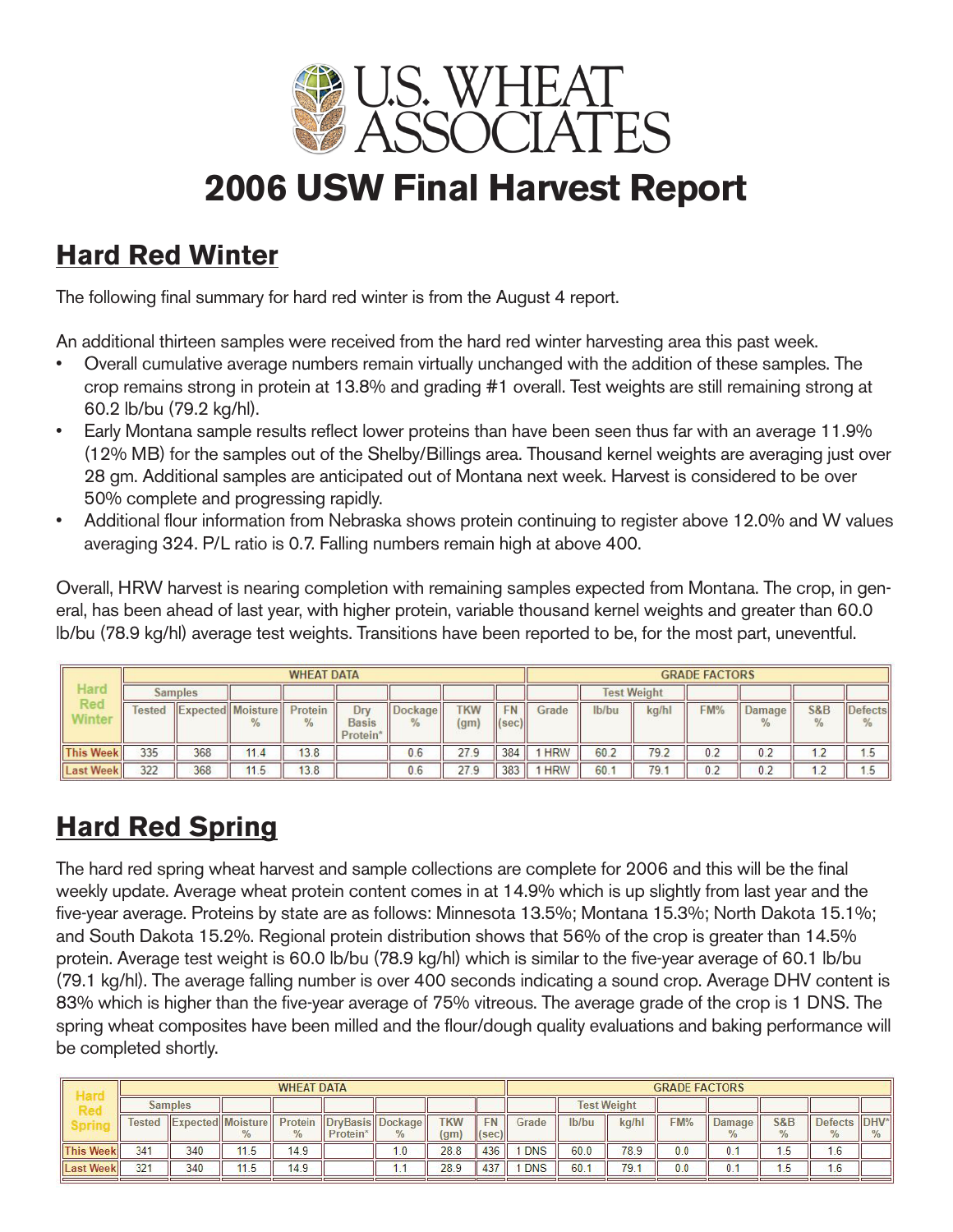### **Soft Red Winter**

The following final summary for soft red winter is from the August 4 report.

The last remaining twenty-five samples have been received from the soft red winter harvest region. A very slight decrease in protein (0.1%) was seen with the cumulative total, from 9.8% to 9.7% overall this week. Thousand kernel weight increased again slightly to 34.2 gm, however, test weights dropped slightly to 59.7 lb/bu (78.6 kg/hl).

Some flour results for the SRW crop for 2006:

- Illinois overall flour protein resulted at slightly over 8.0% for the last pickup of the crop. Falling numbers remained good at 350, farinograph tolerance at 3.25 minutes and alveograph P values averaging at 28. Vomitoxin results average 0.5 ppm for Illinois.
- Indiana (southern) flour results show an average protein of 8.0%. Falling numbers are good at 340, farinograph tolerances at 3.5 minutes. P values are averaging 43 in this area.
- Kentucky flour results indicate an overall flour protein of 8.3%, a farinograph tolerance of 3.5 minutes and P value average of 41. Falling number values average 367. Composite flour results for the early portion of harvest show an average vomitoxin of 2.3 ppm.
- Missouri flour results also are following the trend with protein average slightly over 8.0% and an average P value of 43.
- North Carolina is evidencing a slightly higher flour protein at about 9.0% for the late results in the southeast portion, but P value is 37. Falling numbers in this area averaged 228, and vomitoxin results were 0.08 ppm.
- Ohio (northern) reflects a lower flour protein at 7.3% and falling number values of 269. The P value here is the usual lower end at 29. Vomitoxins are approximately 1.0 ppm.

No information is available for the Maryland area as those were the last samples received from the SRW harvesting area.

Overall the SRW crop has been consistent and shows no significant changes or problem areas. Transitions have been reported to be uneventful.

|                  |        |                          |      | <b>WHEAT DATA</b>        |                                 |                                 | <b>GRADE FACTORS</b>            |                              |            |                    |       |     |             |                                 |           |
|------------------|--------|--------------------------|------|--------------------------|---------------------------------|---------------------------------|---------------------------------|------------------------------|------------|--------------------|-------|-----|-------------|---------------------------------|-----------|
| Soft Red         |        | <b>Samples</b>           |      |                          |                                 |                                 |                                 |                              |            | <b>Test Weight</b> |       |     |             |                                 |           |
| Winter           | Tested | <b>Expected Moisture</b> | 70   | Protein<br>$\frac{9}{6}$ | Drv<br><b>Basis</b><br>Protein* | <b>Dockage</b><br>$\frac{9}{6}$ | <b>TKW</b><br>(g <sub>m</sub> ) | <b>FN</b><br>$  $ (sec) $  $ | Grade      | lb/bu              | kg/hl | FM% | Damage<br>℀ | <b>S&amp;B</b><br>$\frac{9}{6}$ | Defects   |
| <b>This Week</b> | 350    | 350                      | 13.1 | 9.7                      |                                 | υ.ι                             | 34.2                            | 316                          | <b>SRW</b> | 59.                | 78.6  | 0.0 | د. ا        | 0.5                             | 1.8       |
| <b>Last Week</b> | 325    | 350                      | 13.1 | 9.8                      |                                 | 0.9                             | 34.                             | 324                          | <b>SRW</b> | 60.                | 79.   | 0.0 | 0.6         | 0.6                             | $\lambda$ |

#### **Durum**

This is the last durum weekly update with sample collection complete. Grain quality has not changed. Approximately 47% of the samples received had a test weight of 60.0 lb/bu (78.2 kg/hl) or higher compared to 63% last year. Approximately 92% of the samples had a protein content of 13% or higher compared to 78% last year. Approximately 67% of the samples had a grade of 2 HAD or better compared to 70% last year.

|                     | <b>WHEAT DATA</b> |     |                          |              |                              |      |                                 |                      |       | <b>GRADE FACTORS</b> |       |     |                         |                |                |       |  |  |
|---------------------|-------------------|-----|--------------------------|--------------|------------------------------|------|---------------------------------|----------------------|-------|----------------------|-------|-----|-------------------------|----------------|----------------|-------|--|--|
| Durum               | <b>Samples</b>    |     |                          |              |                              |      |                                 |                      |       | <b>Test Weight</b>   |       |     |                         |                |                |       |  |  |
|                     | lested            |     | <b>Expected Moisture</b> | Protein<br>% | DryBasis Dockage<br>Protein* | $\%$ | <b>TKW</b><br>(g <sub>m</sub> ) | <b>FN</b><br>  (sec) | Grade | lb/bu                | kg/hl | FM% | Damage<br>$\frac{9}{6}$ | <b>S&amp;B</b> | <b>Defects</b> | HVAC* |  |  |
| <b>This</b><br>Week | 121               | 121 | 11.5                     | 15.5         |                              | 1.8  | 32.4                            | 408                  | 2 HAD | 59.                  | 77.8  | 0.1 | 0.2                     | . 9            | 2.2            |       |  |  |
| Last<br>Week        | 115               | 121 | 11.5                     | 15.6         |                              | 1.8  | 31.8                            | 409                  | 2 HAD | 59.6                 | 77.6  | 0.1 | 0.1                     | 2.             | 2.3            |       |  |  |